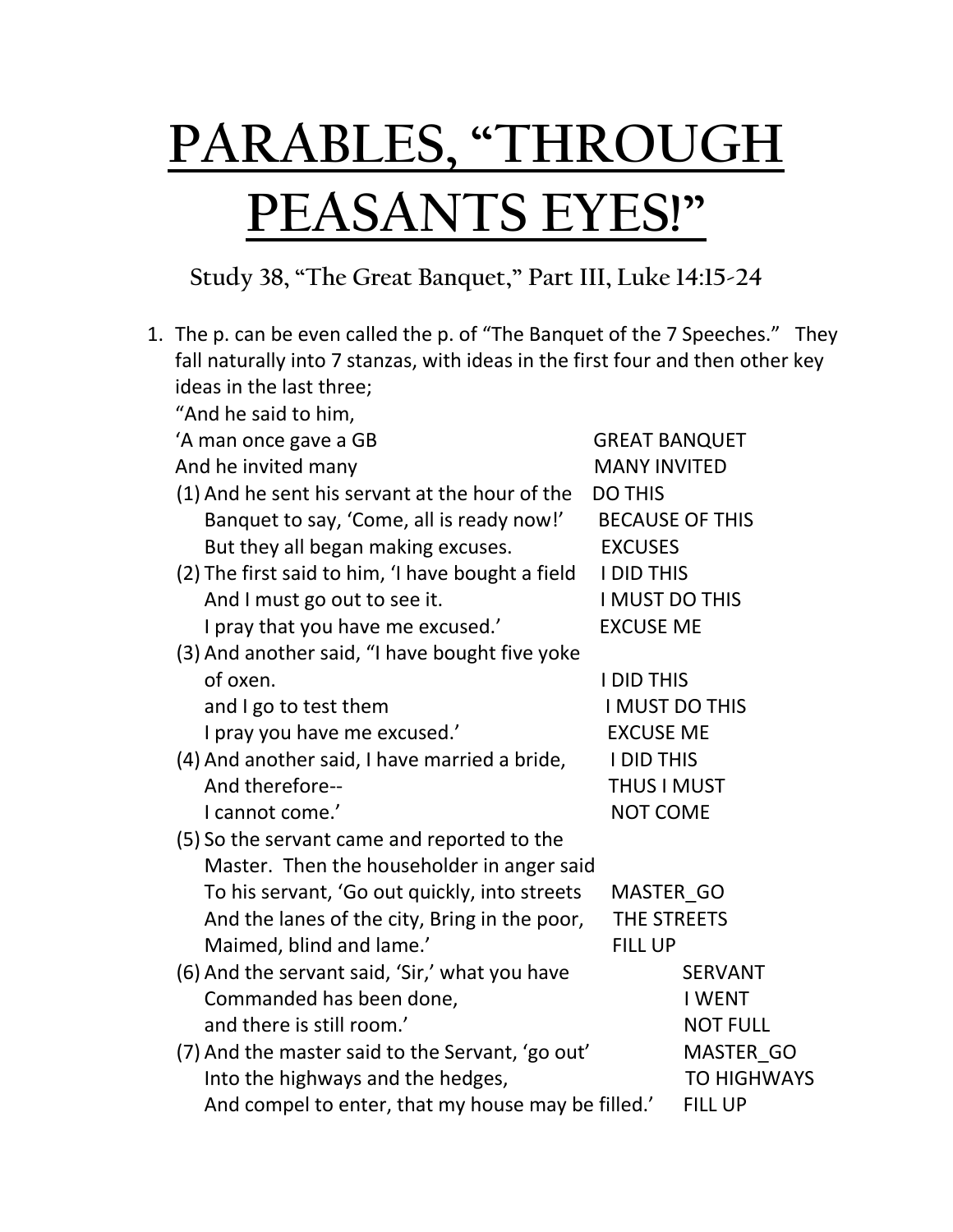For I tell you (plural) None of those men who were invited THOSE INVITED Shall taste my banquet MY BANQUET

- 2. Everything was flowing smoothly, the invitations were accepted, the
- animal butchered, the meat cooked, the guests summoned----and all at once, excuses! This brings us to the 2<sup>nd</sup> stanza.
- 3. STANZA THREE-THE REAL ESTATE EXPERT:
	- (2) The first said to him, 'I have bought a field I DID THIS And I must go out to see it. I MUST DO THIS I pray that you have me excused.' EXCUSE ME

We observe the same reference of themes: I did this, line 1, then I must do this, line 2, therefore excuse me, line 3. No one buys a field in the ME w/o knowing every part of it like the back of their hand. The springs, wells, trees, paths and anticipated rain fall are well known long before the purchase has begun. They must be known, for in the past they're part of the contract. Regarding the purchase of land; Thomson writes, "It is not enough that you purchase a well-known lot; the contract must mention everything that belongs in it, and certify that fountains or wells in it, etc.. are sold with the field. Thus Abraham bought this field and the cave that was therein and all the trees that were in that field, and that were all in the borders around were made sure (Thomson, the emphasis, "his")."

- 4. The purchaser will also know the human history of the field. He will be able to tell you who has owned it for generations and to recite the profits of that field for an amazing number of past years. The few plots of agricultural land are so crucial to life that in Arab Palestine these plots had proper names. (Lees). The same overall situation has been noted in 1<sup>st</sup> century Palestine. Applebaum observes the poverty of the Jewish farmer in NT times. He comments; "The great skill and grit of the hard-working Jewish cultivator in wresting production from a minimal plot in the ground. But over population reduced the Jewish peasant unit of cultivation and endangered the cultivator's margin of livelihood" (Applebaum). Thus in a world of increasing population, limited land space, and the growth of a landless tenantry, the host of the banquet is to believe that a field has been suddenly bought sight unseen.
- 5. A western equivalent to this excuse would be the case of a suburbanite who cancels a dinner engagement by saying, "I have just bought a new house over the phone and I must go and have a look at it and the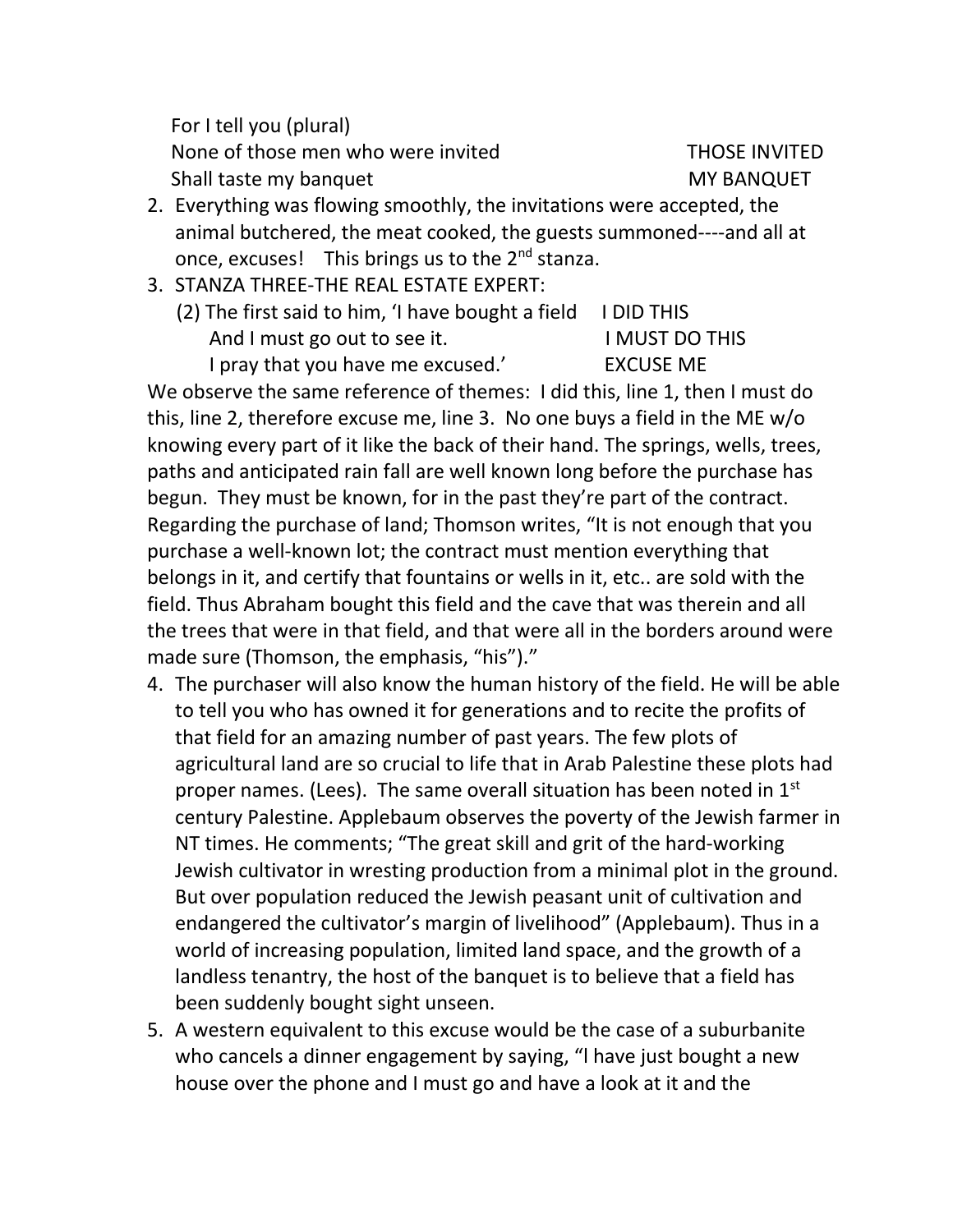neighborhood." The excuse is paper thin and no one will believe it. Again Ibrahim Sa'id is useful when he says, "What is the point of looking at a field after the finished procedures." Sa'id writing in the Arabic for ME readers, assumes that the reader knows that the process of buying a field is long and complicated and stretches over a number of years.

- 6. Derrett suggests a series of legal justifications for the guests' excuses. The land may be depreciating in value and the buyer may want (after examination) to retract the sale. He may need a written conveyance to acquire the property. He may need to assert his title by physically taking possession. Or finally, there may be religious questions regarding cultivation that relate to the keeping of the law. (Derrett). However, banquets were held in late afternoon (Jeremias). In Luke 17:8, the dinner is held clearly after the day's labors are over! Why, we must ask is the "real estate expert," suddenly busy with these details? What is the dear man doing all morning? Derrett translates the excuse; "I am obliged to go out of town to view it." So, are we to believe that he is preparing for out of town travel shortly before dark? If these complicated legal requirements were taking up his time, why did he accept the invitation to the banquet? After the meat was cooked and the banquet spread, at the end of the working day he suddenly discovers a long list of pressing business details? (Black) points out that the word, "ananken," caries the idea of "statutory custom or pressure." (Black). Marshall interprets this as a "legal obligation." But in the timeless ME (East) one day is as good as another. What is wrong for the next morning for legal obligations, if there were such? The field will be there the next morning as real estate does not walk away. The buyer did accept the banquet. Marshall recognizes that a "refusal to respond to the banquet at this point is an act of great discourtesy." We find compelling reasons to see this refusal as a clear case of the same, "great discourtesy."
- 7. Finally, if the man wants the host to believe him, he can say, "I have been negotiating for a field for months and the owner has suddenly insisted that we settle tonight." Such an excuse would save the honor of the host and preserve the relationship between the guest and host. But this is not his purpose. He in intentionally insulting the host by offering an obvious false excuse. (We noted that the banquet scene in Luke 7:36-54 also began with an intentional insult). In addition to the possible legal aspects of the term, when the guest says, "I must go and see it," he is affirming that the